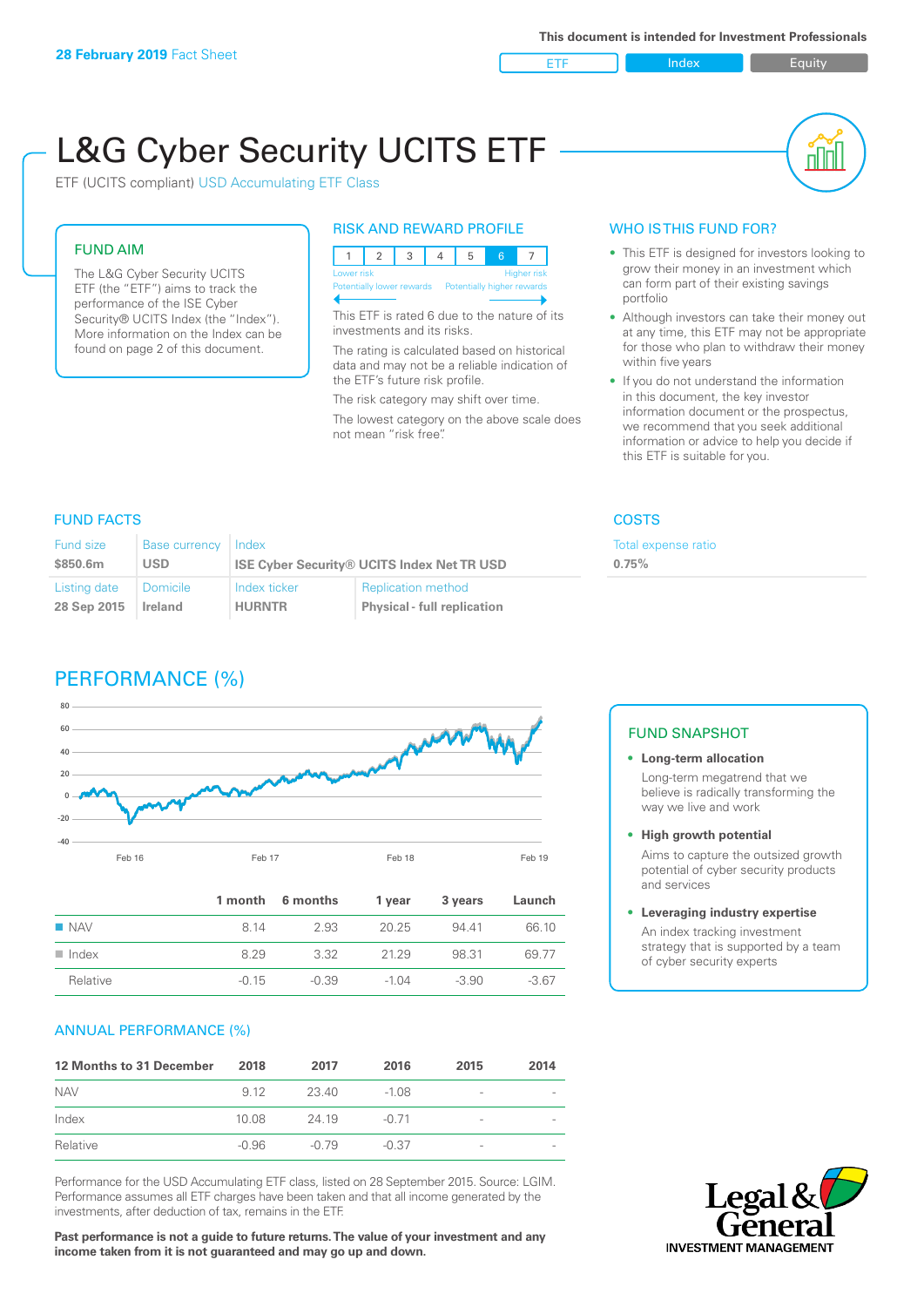# L&G Cyber Security UCITS ETF

ETF (UCITS compliant) USD Accumulating ETF Class

#### INDEX BREAKDOWN

The breakdowns below relate to the Index. The ETF's portfolio may deviate from the below. All data source LGIM unless otherwise stated. Totals may not sum to 100% due to rounding.

| <b>SECTOR (%)</b>                     |             | CU                                         |
|---------------------------------------|-------------|--------------------------------------------|
| Information Technology<br>Industrials | 95.1<br>4.9 | $\cup$<br>J<br>S<br>C<br>$\mathsf{k}$<br>E |
|                                       |             |                                            |



■ Top 10 constituents 37.2% Rest of Index 62.8% No. of constituents in Index 44

#### TOP 10 CONSTITUENTS (%)

| <b>Fingerprint Cards</b> | 48  |
|--------------------------|-----|
| Onespan                  | 42  |
| ForeScout Technologies   | 41  |
| Cyberark                 | 3.8 |
| Rapid7                   | 3.8 |
| Proofpoint               | 3.6 |
| Palo Alto Networks       | 3.3 |
| Splunk                   | 3.3 |
| Fortinet                 | 32  |
| FFRI                     | 3.1 |
|                          |     |

#### INDEX DESCRIPTION

The Index aims to track the performance of a basket of stocks of companies that are actively engaged in providing cyber security technology and services.

The Index is comprised of companies which are publically traded on various stock exchanges around the world that generate a material proportion of their revenues from the cyber security industry. The industry is deemed to be comprised of companies in the following two subsectors: (1) Infrastructure Providers that develop hardware and software for safeguarding internal and external access to files, websites and networks; and (2) Service Providers that provide consulting and secure cyber-based services.

A company is only eligible for inclusion in the Index if it is of a sufficient size (determined by reference to the total market value of its shares) and it is sufficiently "liquid" (a measure of how actively its shares are traded on a daily basis).

Within the Index, the weights allocated to the Infrastructure Provider and Service Provider subsectors are determined by reference to the relative size of each sector (i.e. the total market value of the shares of all companies within each subsector). Initially, the companies are equally weighted within each subsector. However, an adjustment to the weights is made if any company falls short of a liquidity test that is applied to each company individually.

#### INVESTMENT MANAGER

GO ETF Solutions LLP is the investment manager for each of the exchange traded funds (ETFs) issued by Legal & General UCITS ETF Plc and is responsible for the day-to-day investment management decisions for this ETF. The team is highly experienced with respect to all aspects relating to the management of an ETF portfolio, including collateral management, OTC swap trading, adherence to UCITS regulations and counterparty exposure and monitoring.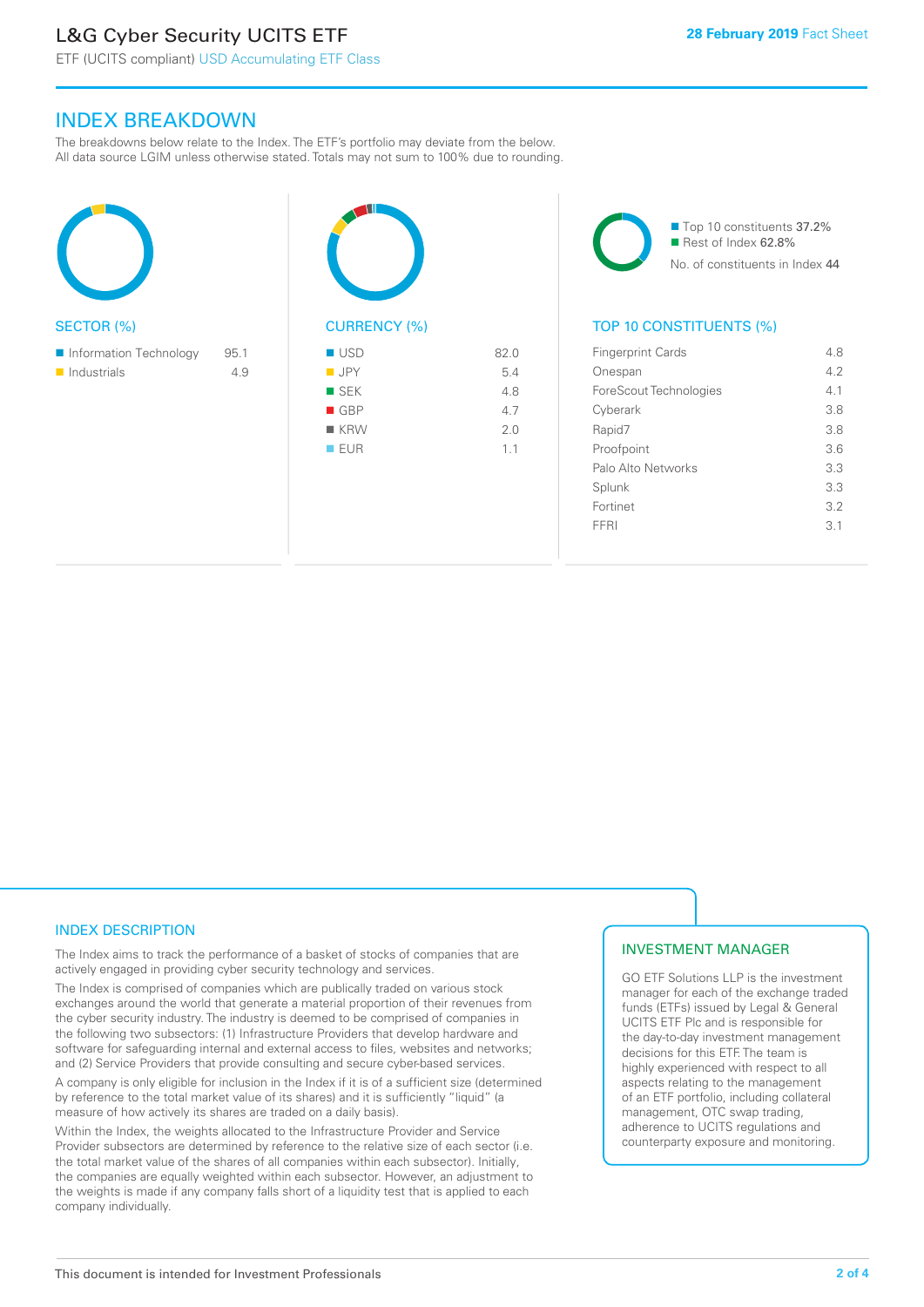# L&G Cyber Security UCITS ETF

ETF (UCITS compliant) USD Accumulating ETF Class

#### KEY RISKS

- An investment in the ETF involves a significant degree of risk. Any decision to invest should be based on the information contained in the relevant prospectus. Prospective investors should obtain their own independent accounting, tax and legal advice and should consult their own professional advisers to ascertain the suitability of the ETF as an investment.
- The value of the shares in the ETF is directly affected by increases and decreases in the value of the Index. Accordingly the value of a share in the ETF may go up or down and a shareholder may lose some or the entire amount invested.
- The ETF's ability to closely track the Index will be affected by its ability to purchase and/or sell the Index constituents and any legal or regulatory restrictions or disruptions affecting them.
- The ETF's ability to closely track the Index will also be affected by transaction costs and taxes incurred when adjusting its investment portfolio generally and/ or to mirror any periodic adjustments to the constituents of the Index. There can be no certainty that ETF shares can always be bought or sold on a stock exchange or that the market price at which the ETF shares may be traded on a stock exchange will reflect the performance of the Index.
- The ETF is subject to the risk that third party service providers (such as a bank entering into swaps with the ETF or the ETF's depositary) may go bankrupt or fail to pay money due to the ETF or return property belonging to the ETF.
- As the Index includes micro, small and medium-sized publicly traded companies, the ETF is subject to the risk that such companies may be more vulnerable to adverse business or economic events and greater and more unpredictable price changes than larger companies or the stock market as a whole.
- The ETF is subject to the risks associated with technology-focused companies and are particularly vulnerable to rapid developments in technology (which may leave their products out-of-date), government regulation and competition from domestic and foreign competitors who may have lower production costs. Such companies may also have difficulties establishing and maintaining patents, copyrights, trademarks and trade secrets relating to their products which could negatively affect their value.

For more information, please refer to the key investor information document on our website M

#### TRADING INFORMATION

| <b>Exchange</b>           | <b>Currency ISIN</b> |                     | <b>SEDOL</b>   | <b>Ticker</b> | <b>Bloomberg</b> |
|---------------------------|----------------------|---------------------|----------------|---------------|------------------|
| London Stock Exchange USD |                      | IE00BYPLS672        | BYPLS67        | <b>USPY</b>   | USPY IN          |
| London Stock Exchange GBP |                      | IE00BYPLS672        | BYRGP36        | <b>ISPY</b>   | <b>ISPY IN</b>   |
| Borsa Italiana            | EUR                  | <b>IFOORYPLS672</b> | <b>BYV7098</b> | <b>ISPY</b>   | <b>ISPY IM</b>   |
| Deutsche Börse            | EUR                  | DE000A14ZT85        | <b>BYN2022</b> | <b>USPY</b>   | <b>USPY GY</b>   |
| <b>SIX Swiss Exchange</b> | <b>CHF</b>           | IE00BYPLS672        | <b>RYSXHT6</b> | <b>ISPY</b>   | <b>ISPY SW</b>   |
| NYSE Euronext             | FUR                  | IF00BYPLS672        | BE33SD9        | ISPY          | ISPY NA          |

The currency shown is the trading currency of the listing.



#### SPOTLIGHT ON LEGAL & GENERAL INVESTMENT MANAGEMENT

We are one of Europe's largest asset managers and a major global investor, with assets under management of £984.8 billion (as at 30 June 2018). We work with a wide range of global clients, including pension schemes, sovereign wealth funds, fund distributors and retail investors.

Assets under management include derivative positions and assets managed by LGIMA, an SEC Registered Investment Advisor.

#### COUNTRY REGISTRATION



#### TO FIND OUT MORE

Visit **lgimetf.com**



#### **Index Disclaimer**

Nasdaq, Inc. and its respective affiliates do not guarantee the accuracy and/or the completeness of the ISE Cyber Security® UCITS Index (the "Index") or any data included therein and Nasdaq, Inc. and its respective affiliates shall have no liability for any errors, omissions, or interruptions therein. Nasdaq, Inc. and its respective affiliates make no warranty, express or implied, as to results to be obtained by the adviser, owners of the ETF, or any other person or entity from the use of the Index or any data included therein. Nasdaq, Inc. and its respective affiliates make no express or implied warranties, and expressly disclaim all warranties, of merchantability or fitness for a particular purpose or use with respect to the Index or any data included therein. Without limiting any of the foregoing, in no event shall Nasdaq, Inc. or its respective affiliates have any liability for any lost profits or indirect, punitive, special or consequential damages or losses, even if notified of the possibility of such damages.